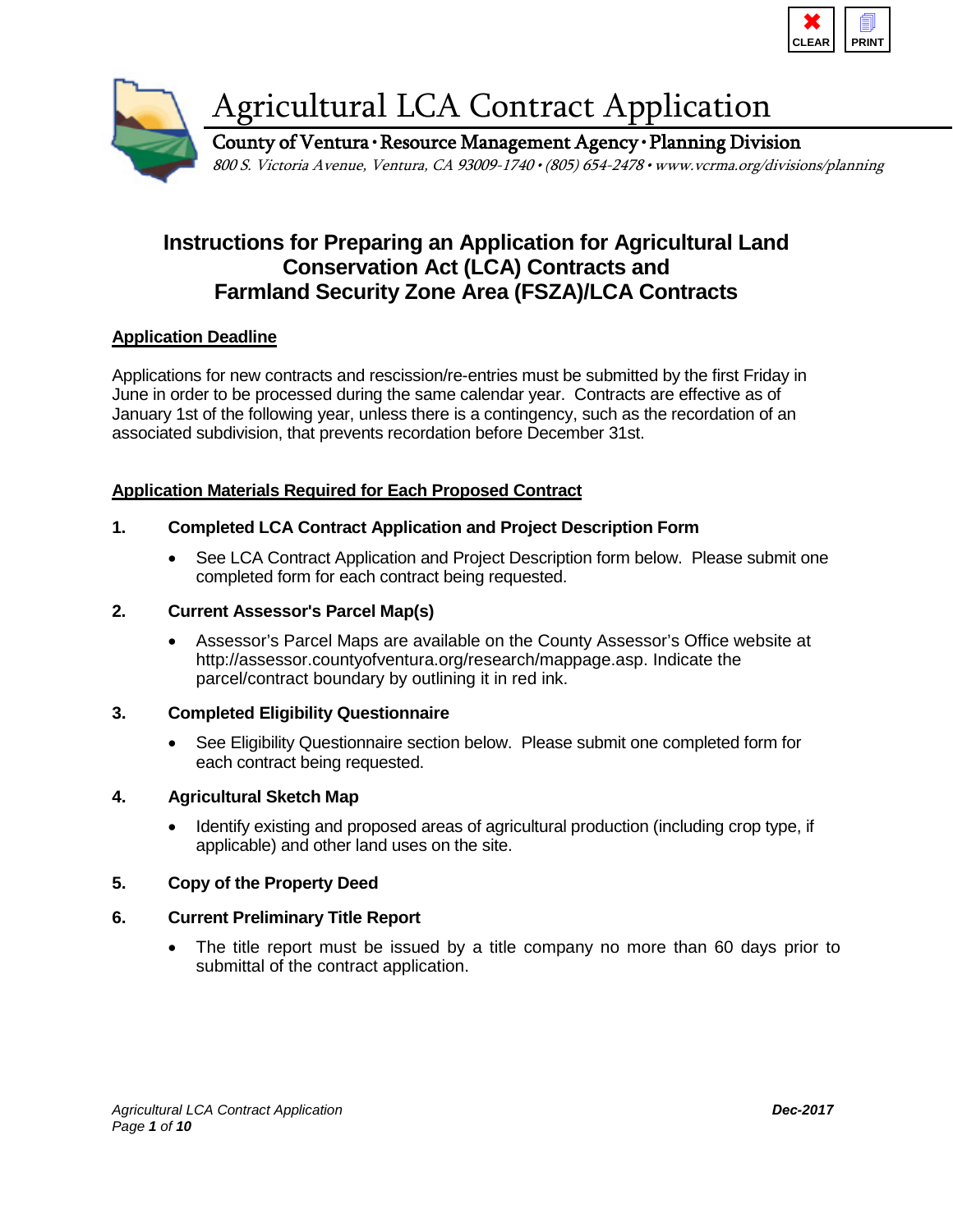#### **7. Supplemental Ownership Information (if applicable)**

- For ownership under LLC, provide Operating Agreement
- For ownership under General or Limited Partnership, provide Partnership Agreement
- For ownership under Corporation, provide Corporate Bylaws

#### **8. Legal Description of Property Proposed for Contract**

• In some cases this may be a recorded map reference, or may be associated with a proposed subdivision being processed simultaneously.

#### **9. Notarized Consent of Trust Deed Beneficiary**

• See form below. This form is required only if a loan exists on the property.

#### **10. Proposed Subdivision Sketch Map**

• If the proposed contract(s) is/are being requested based on a proposed subdivision, provide a copy of the proposed subdivision sketch map prepared by a licensed surveyor.

#### **11. Signed Reimbursement Agreement**

• The required Reimbursement Agreement is available online at http://docs.vcrma.org/images/pdf/planning/programs/lca/Reimbursement\_Agreement.pdf

#### **12. Application Fee Deposit**

• The deposit for each resulting Contract is \$1,000, plus a single fee of \$170 for the preparation of the 300-foot radius hearing notice mailing list. The applicant is responsible for payment of all staff time to process the application. The current hourly rate is available o[nline](www.ventura.org/rma/planning/pdf/fees/PLA%20FY12-13%20Final.pdf) at this link: https://www.vcrma.org/planning-permit-fees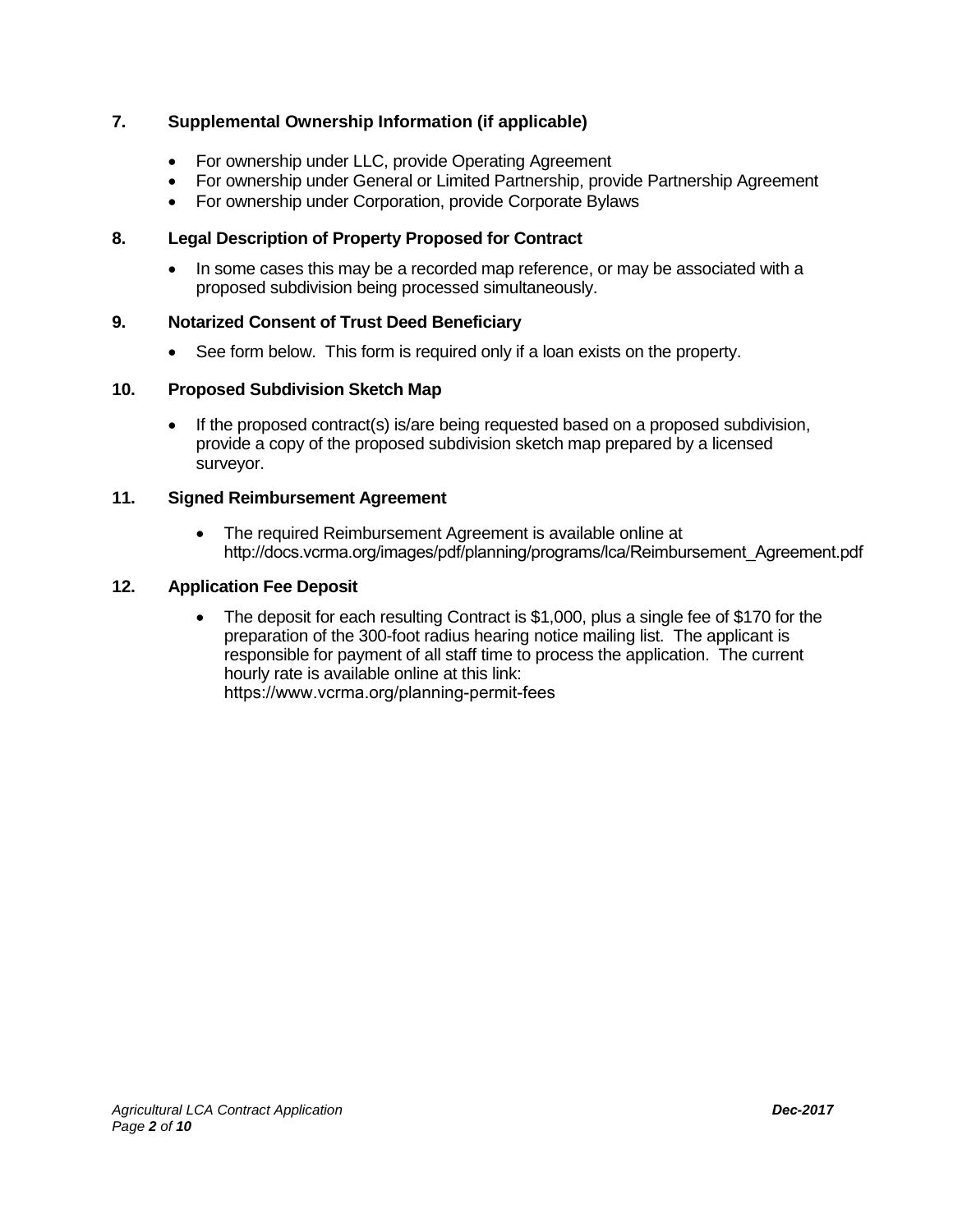## **LCA and FSZA/LCA Contract Application and Project Description**

In submitting this application, I request: *(select as many as apply)*

| New 10-year (LCA) Agricultural Contract<br>$\mathbf{I}$            |  |
|--------------------------------------------------------------------|--|
| New 20-year (FSZA/LCA) Agricultural Contract                       |  |
| Rescission/Re-entry into 10-year (LCA) Agricultural Contract       |  |
| Rescission/Re-entry into 20-year (FSZA/LCA) Agricultural Contract  |  |
| <b>Special Area Contract</b>                                       |  |
| Establishment or Expansion of an Agricultural Preserve             |  |
| Establishment or Expansion of an FSZA (for 20-year contracts only) |  |
|                                                                    |  |

□ Zone Change to Accommodate the Agricultural LCA Contract

I have read the Ventura County LCA Guidelines for implementation of the California LCA of 1965 (Williamson Act) and other LCA contract application materials explaining the Ventura County LCA Program, application process, criteria, and responsibilities associated with LCA contracts.

| Property Owner/Applicant:  |                 |  |
|----------------------------|-----------------|--|
| Address:                   |                 |  |
| Telephone Number:          | E-mail Address: |  |
| Property Owner/Applicant:  |                 |  |
| Address:                   |                 |  |
| Telephone Number:          | E-mail Address: |  |
| Authorized Representative: |                 |  |
| Address:                   |                 |  |
| Telephone Number:          | E-mail Address: |  |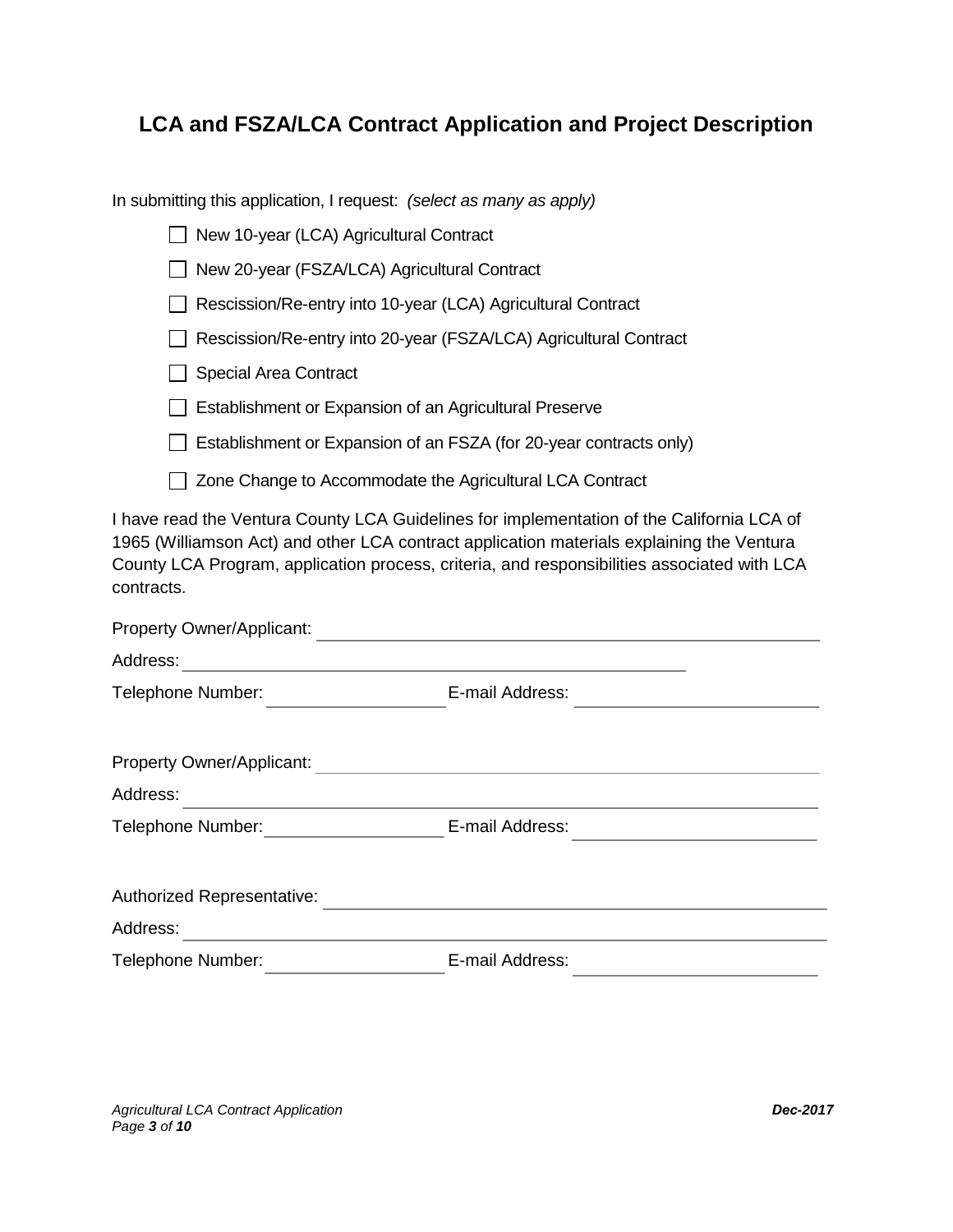**I declare that the information and exhibits herewith submitted are true and correct to the best of my knowledge.** *(All owners must certify this statement.)*

| Property Owner:                                                                                                                                                                                                                |  |
|--------------------------------------------------------------------------------------------------------------------------------------------------------------------------------------------------------------------------------|--|
|                                                                                                                                                                                                                                |  |
| Property Owner: New York Changes and Changes and Changes and Changes and Changes and Changes and Changes and Changes and Changes and Changes and Changes and Changes and Changes and Changes and Changes and Changes and Chang |  |
|                                                                                                                                                                                                                                |  |

Pursuant to the Guidelines and the California Government Code, this application is made to the County of Ventura, Resource Management Agency, Planning Division, for an LCA or FSZA/LCA Contract for property located in the unincorporated area of Ventura County. The subject property is identified and described below.

Project Description:

Evidence of Legal Lot: **Existence of Legal Lot: Existence in the Contract Legal Lot**:

Assessor's Parcel Number(s):

*Please list all APNs that in combination comprise one legal lot. Complete separate applications for each legal lot that meets the requirements of the LCA Guidelines for LCA and/or FSZA/LCA contracts.*

Legal Lot Size/Contract Size:

Number of Existing Legal Lots:

Number of Proposed Legal Lots (if rescission/re-entry): \_\_\_\_\_\_\_\_\_\_\_\_\_\_\_\_\_\_\_\_\_\_\_\_\_

Site Address/Location:

General Site Location/Community:

Existing Agricultural Products

Other Land Use(s):

Distinctive physical features on the property (rock outcroppings, barrancas, etc.):

Existing Water Supply (if any):

Directions to the site from the nearest cross street:

*Agricultural LCA Contract Application Dec-2017 Page 4 of 10*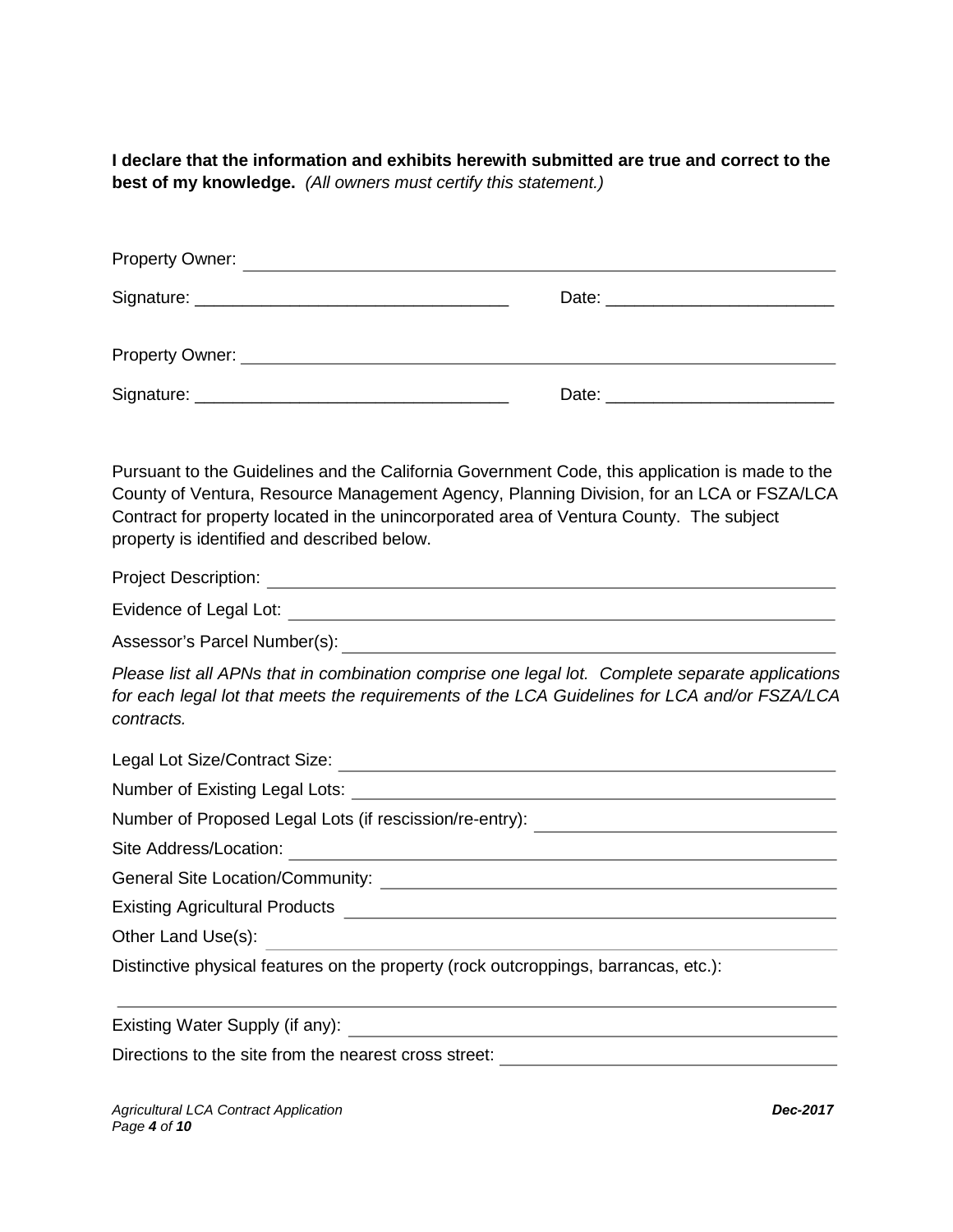Surrounding Land Uses (Orchard, development, etc.)

| North:                                                                                                                          |
|---------------------------------------------------------------------------------------------------------------------------------|
| South:<br>and the control of the control of the control of the control of the control of the control of the control of the      |
| East:                                                                                                                           |
| West:                                                                                                                           |
| <b>Surrounding Distinctive Physical Features</b>                                                                                |
|                                                                                                                                 |
|                                                                                                                                 |
|                                                                                                                                 |
|                                                                                                                                 |
| Surrounding Vegetation (crops, forest, etc.)                                                                                    |
| North:<br>the control of the control of the control of the control of the control of                                            |
| South:<br><u> 1989 - An Dùbhlachd ann an Dùbhlachd ann an Dùbhlachd ann an Dùbhlachd ann an Dùbhlachd ann an Dùbhlachd ann </u> |
| East:                                                                                                                           |
| West:                                                                                                                           |
|                                                                                                                                 |

#### **Zone Changes:**

Agricultural contracts may only be on land zoned Agricultural Exclusive (in the Non-Coastal area) or Coastal Agricultural (in the Coastal area). For proposed contracts involving a Zone Change, please provide the existing and proposed zoning designation. For projects that do not involve a Zone Change, please check the "N/A" box.

| Existing Zoning Designation: |  |
|------------------------------|--|
|                              |  |

| <b>Proposed Zoning Designation:</b> |  |
|-------------------------------------|--|
|                                     |  |

 $\Box$  N/A

| <b>STAFF USE ONLY</b>     |                                  |  |  |  |
|---------------------------|----------------------------------|--|--|--|
| <b>LCA Contract:</b>      | $Zone(s)$ :                      |  |  |  |
| General Plan Designation: | Zone Change: Yes $\Box$<br>No II |  |  |  |
| Date Received:            | Received by:                     |  |  |  |
| Deposit Fee:              | Receipt No.                      |  |  |  |
| Previous LCA Contract:    | <b>Previous Permits:</b>         |  |  |  |
| Case No.:                 | % in Ag required:                |  |  |  |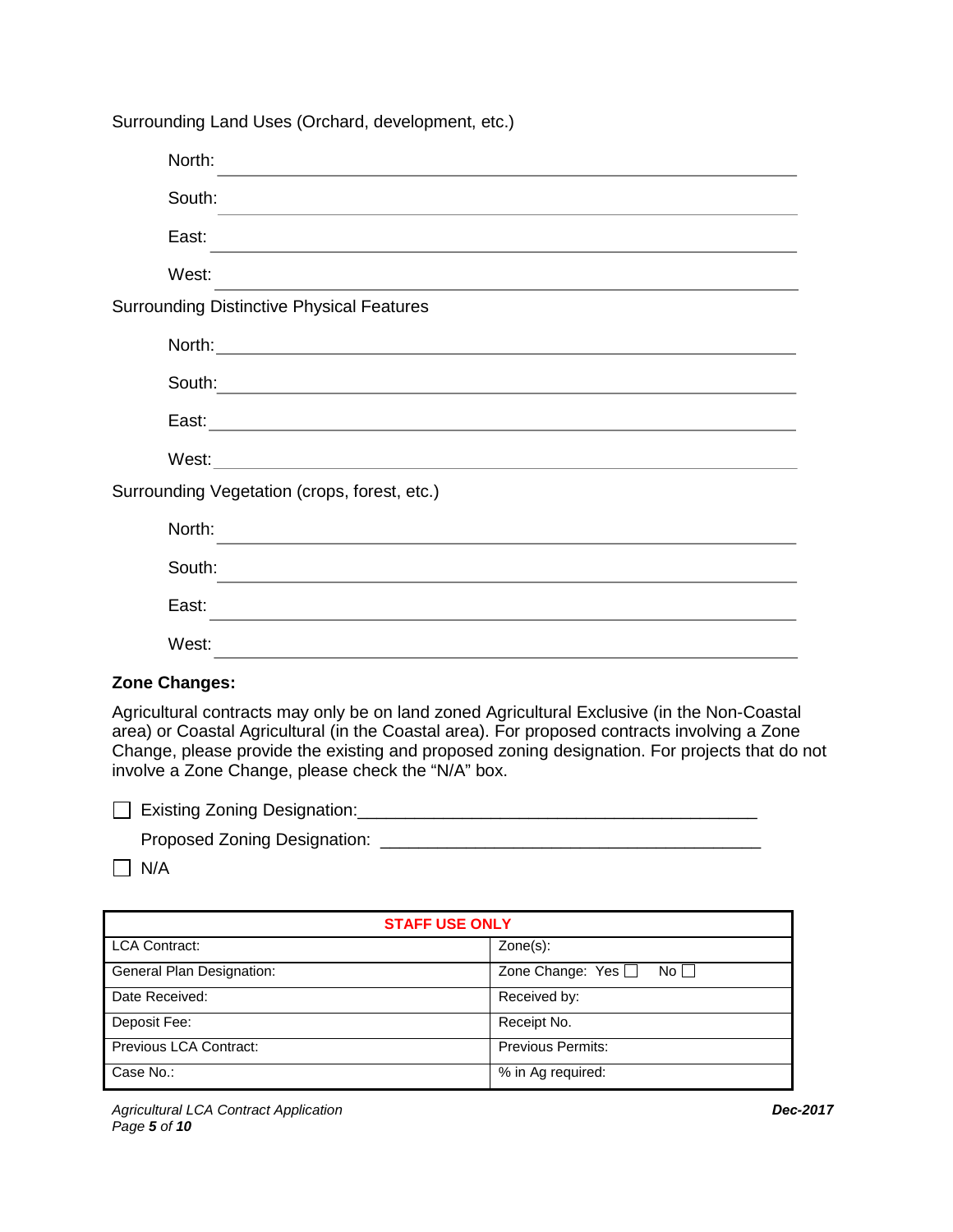# **LCA Eligibility Questionnaire**

LCA or FSZA/LCA Contract No. \_\_\_\_\_\_\_\_\_\_\_\_\_\_\_\_\_\_\_\_

| <b>Property Owner:</b>                    |         |  |
|-------------------------------------------|---------|--|
| Address:                                  |         |  |
| Telephone Number:                         | E-mail: |  |
| Applicant:                                |         |  |
| Address:                                  |         |  |
| Telephone Number:                         | E-mail: |  |
| Assessor's Parcel Number(s):              |         |  |
| <b>Total Acres Proposed for Contract:</b> |         |  |

### **Proposed Contract Area(s) Production and Acreage:**

|                            | <b>Acres</b>                                     |  |
|----------------------------|--------------------------------------------------|--|
| <b>Irrigated Orchards</b>  | Type:                                            |  |
| <b>Irrigated Row Crops</b> | Type:                                            |  |
| Dry Farming                | Type:                                            |  |
| Grazing                    | Type:                                            |  |
| <b>Structures</b>          | Type:                                            |  |
| <b>Unused/Vacant Areas</b> | Type:                                            |  |
|                            | <b>Total ACRES Proposed for the LCA Contract</b> |  |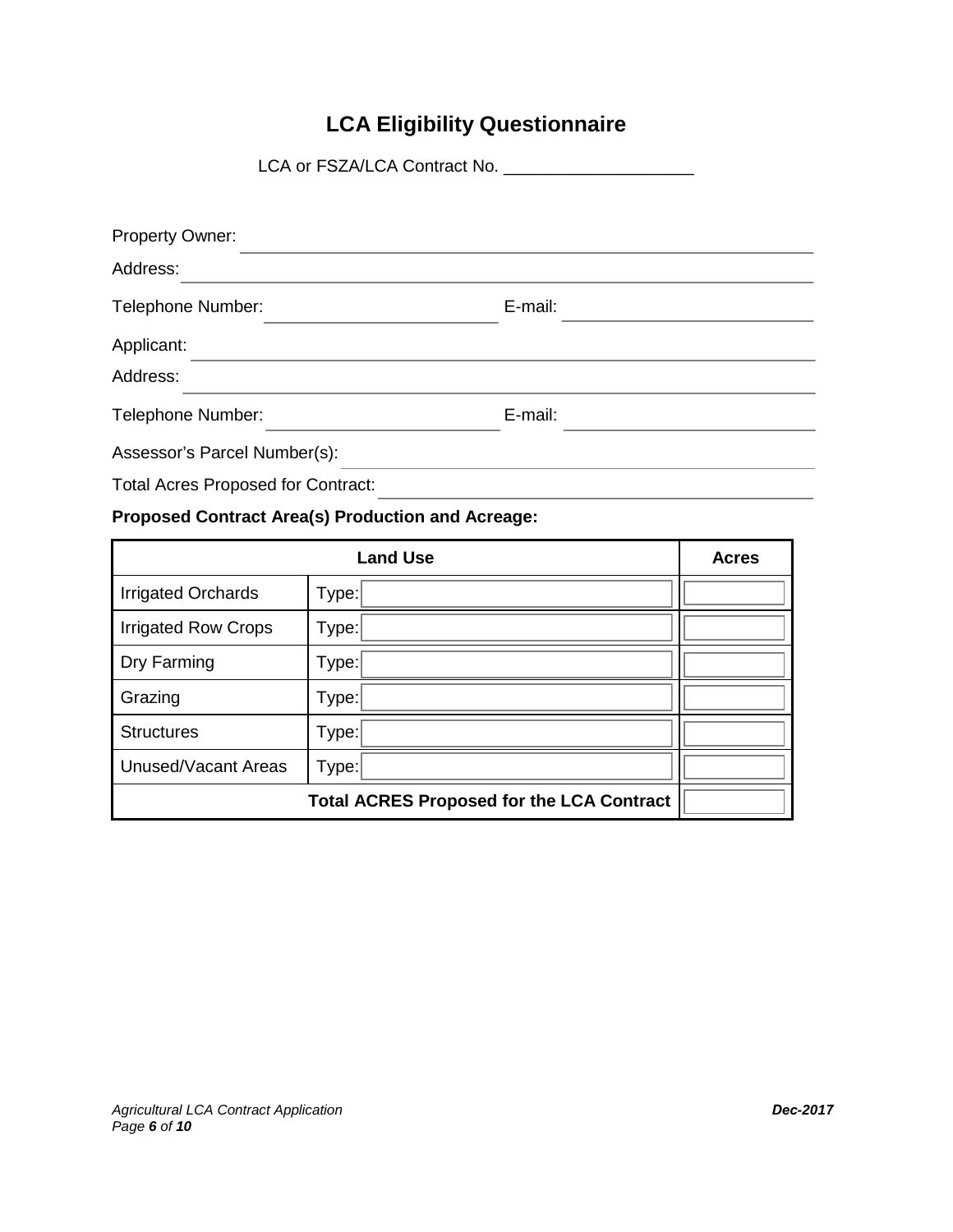#### **Crops and Gross Income/Acre:**

*Please indicate the average acreage used and gross income per acre per year derived from commercial agricultural crop production for the past five years.*

|                                                  |              | Average Gross Income per Acre per Year |    |    |    |    |
|--------------------------------------------------|--------------|----------------------------------------|----|----|----|----|
| <b>Crop Types</b>                                | <b>Acres</b> | 20                                     | 20 | 20 | 20 | 20 |
|                                                  |              | \$                                     | \$ | S  | \$ | \$ |
|                                                  |              | \$                                     | \$ | S  | \$ | \$ |
|                                                  |              | \$                                     | \$ | S  | \$ | \$ |
| <b>Total Average Gross</b><br><b>Income/Acre</b> |              | S                                      | \$ | S  | S  | \$ |

#### **Grazing/Animal Husbandry and Gross Income/Acre:**

• Is the property fenced?  $Yes \Box \quad No \Box$ 

- Does the property contain adequate corrals and facilities to work the livestock?  $Yes \Box \text{ No } \Box$
- How many acres are used for the animal husbandry/grazing operation? \_\_\_\_\_\_\_\_ Acres

*Please specify the number of animals (by type) that were cared for or raised/grazed on-site and sold during each of the past five years.*

| <b>Animal Types</b>                                    | <b>Number of Animal Units</b> |     |    |           |    |
|--------------------------------------------------------|-------------------------------|-----|----|-----------|----|
|                                                        | 20                            | 20. | 20 | <b>20</b> | 20 |
|                                                        |                               |     |    |           |    |
|                                                        |                               |     |    |           |    |
| <b>Total Number of Animal Units</b>                    |                               |     |    |           |    |
| <b>Number of Animal Units</b><br><b>Sold Each Year</b> |                               |     |    |           |    |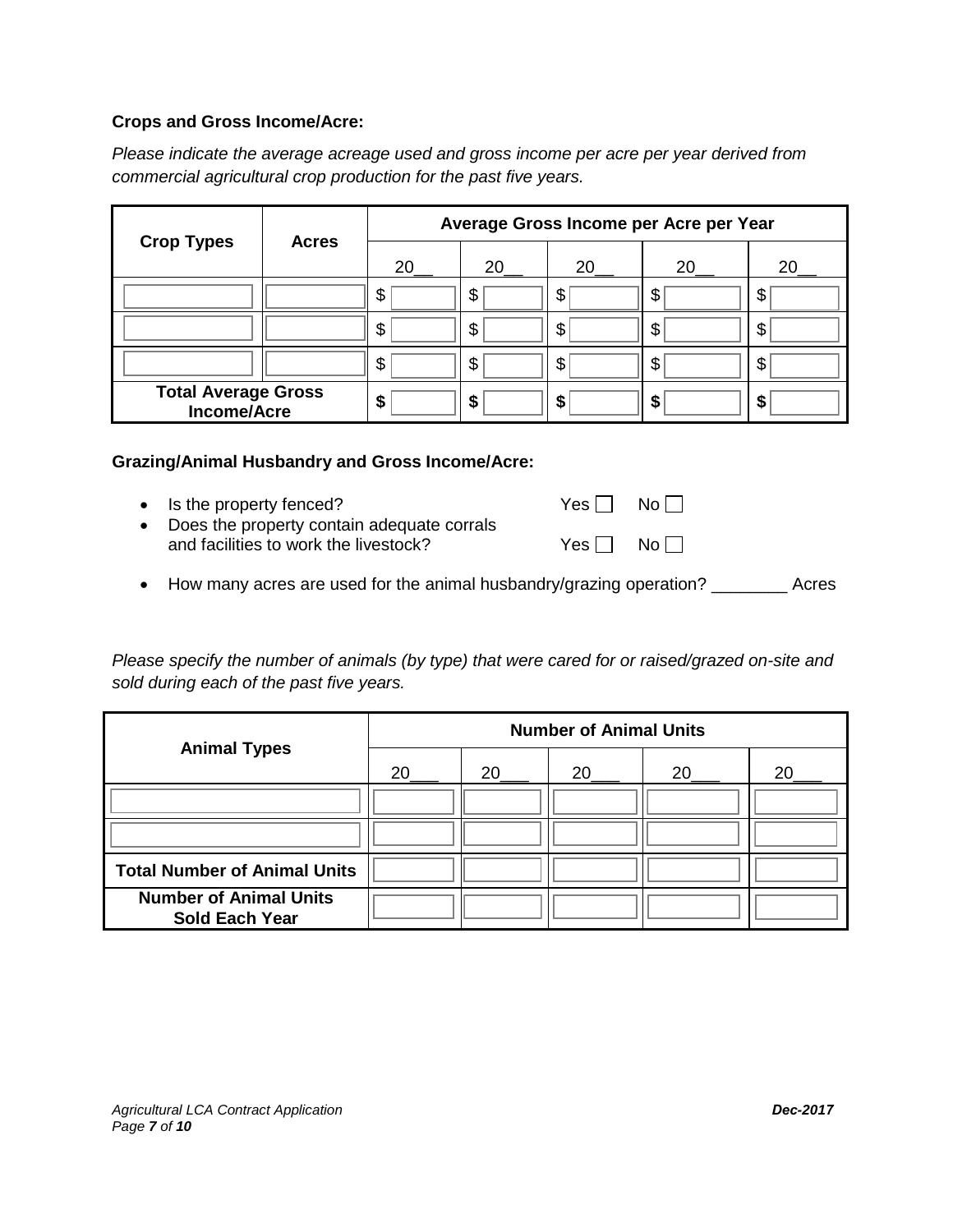*Please specify the type of agricultural commodity sold and average gross income per acre per year for the past five years.*

| <b>Commodity Sold</b>             | Average Gross Income per Acre per Year |    |    |    |    |
|-----------------------------------|----------------------------------------|----|----|----|----|
| Animal Type:                      | \$                                     | \$ | \$ | \$ | \$ |
| Animal Type:                      | \$                                     | \$ | \$ | \$ | S  |
| <b>Animal Products Type:</b>      | \$                                     | \$ | \$ | \$ | \$ |
| <b>Animal Products Type:</b>      | \$                                     | \$ | \$ | \$ | \$ |
| Hay:                              | \$                                     | \$ | \$ | \$ | S  |
| Other:                            | \$                                     | \$ | \$ | \$ | S  |
| <b>Total Average Gross Income</b> | \$                                     | \$ | \$ | \$ | S  |

#### **Leasing and Gross Income/Acre:**

*If the property is leased to others, please specify major agricultural production produced, acreage leased, and average gross income per acre per year for the past five years.*

| <b>Agricultural Production</b>    | <b>Acres</b>  | Average Gross Income per Acre per Year |    |    |    |    |
|-----------------------------------|---------------|----------------------------------------|----|----|----|----|
|                                   | <b>Leased</b> | 20                                     | 20 | 20 | 20 | 20 |
|                                   |               | \$                                     | \$ | \$ | \$ | S  |
|                                   |               | \$                                     | \$ | \$ | \$ | \$ |
|                                   |               |                                        |    |    |    |    |
| <b>Total Average Gross Income</b> |               | \$                                     | \$ | \$ | \$ | \$ |

#### **Other Information:**

*Please specify all water sources utilized for on-site agricultural production.*

|                           | $Yes \Box No \Box Prior$ Private well |  |
|---------------------------|---------------------------------------|--|
|                           | $Yes \Box No \Box Water District:$    |  |
|                           |                                       |  |
| $Yes \Box No \Box Other:$ |                                       |  |

*Agricultural LCA Contract Application Dec-2017 Page 8 of 10*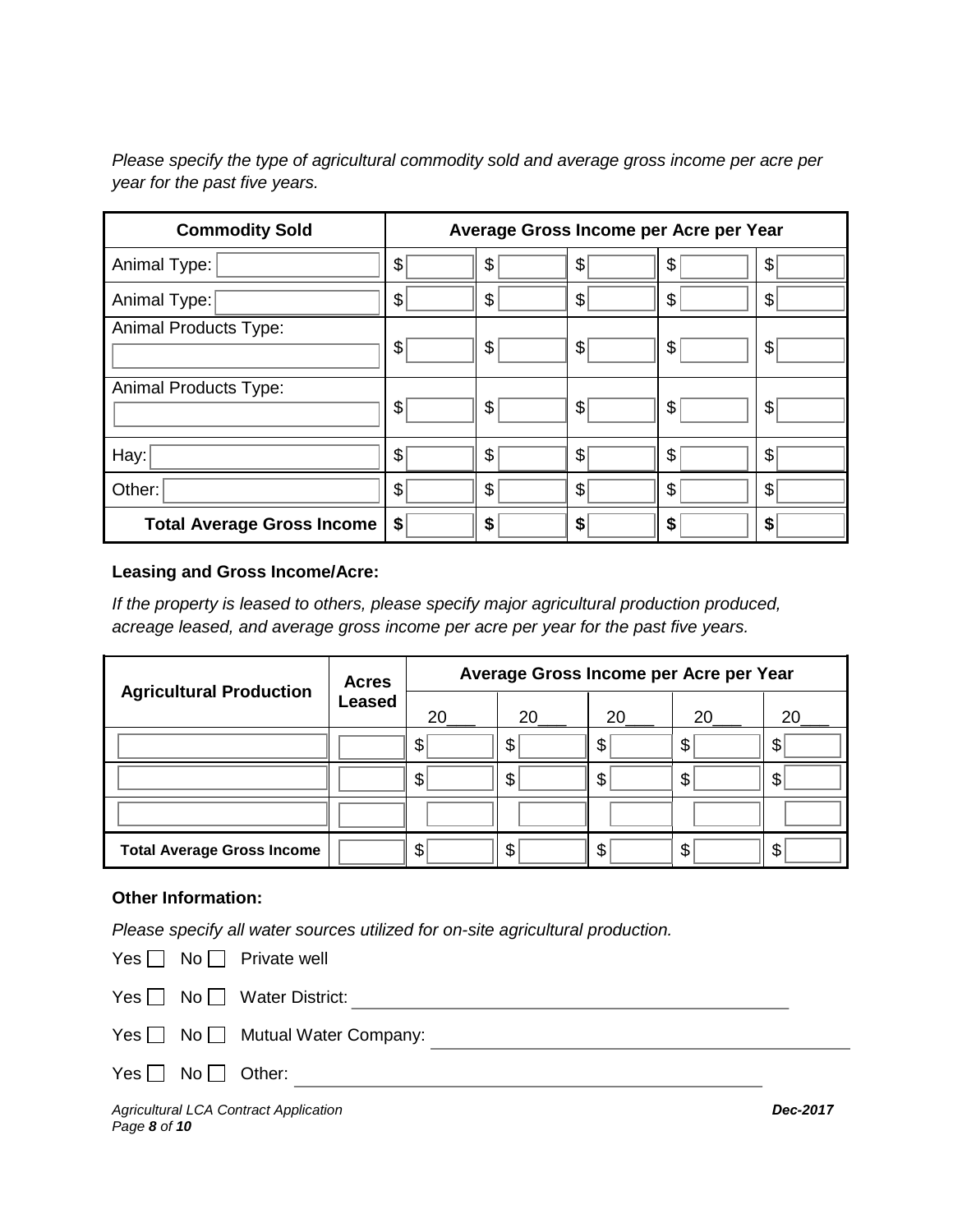**I declare that the information in this questionnaire is true and correct to the best of my knowledge.** *(All owners must certify this statement.)*

*If you have any questions, please contact the LCA Program Planner, Justin Bertoline, at justin.bertoline@ventura.org or by phone at (805) 654-2466.* 

#### **STAFF USE ONLY**

Soil Classification:

LCA Production Classification(s):

Other information: